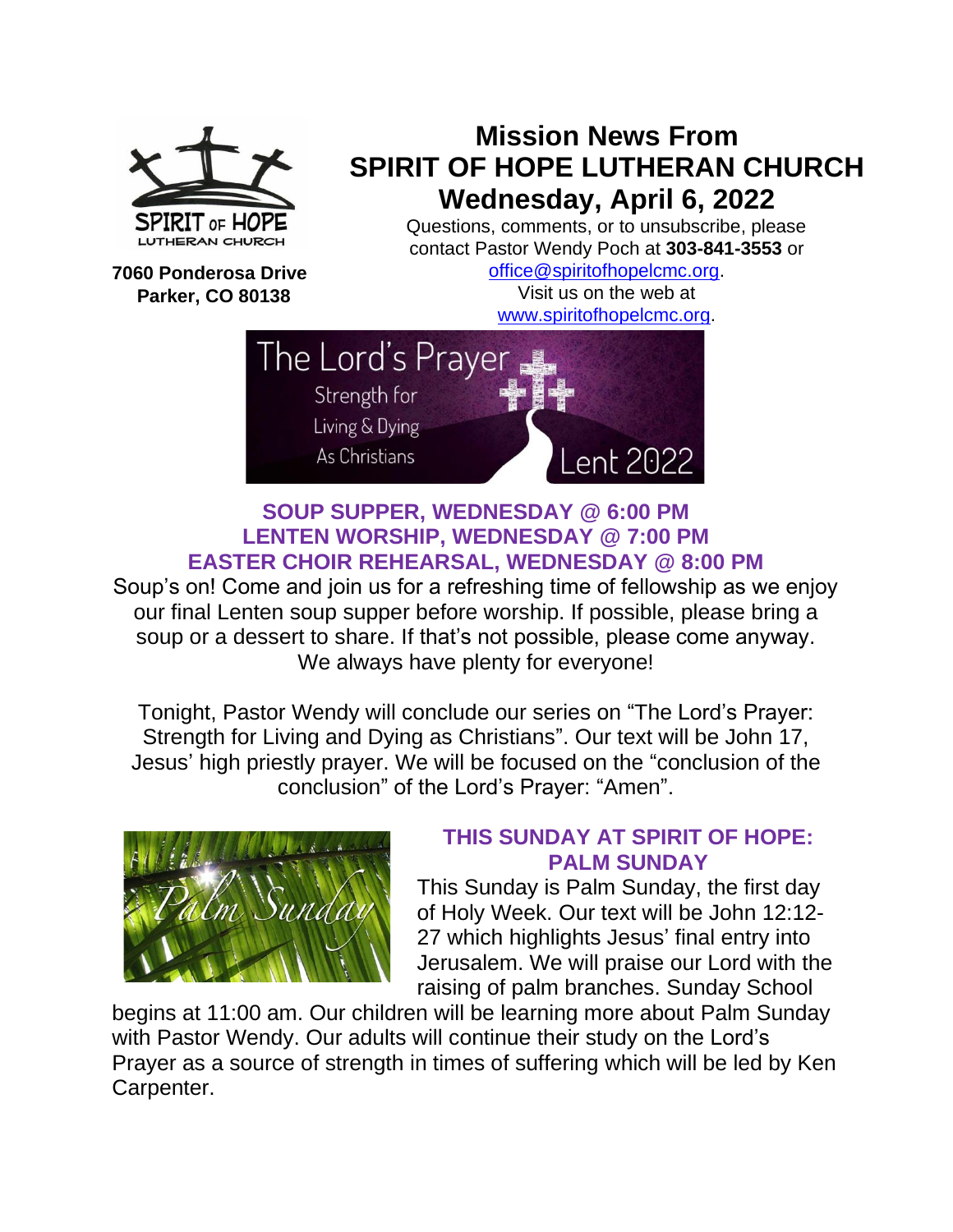#### **CHRISTIAN SEDER MAUNDY THURSDAY, APRIL 14, 2022, 5:30 PM**

This year, in lieu of a traditional Maundy Thursday service, we will be participating in a Christian Seder. The Jewish Passover Seder is the meal that Jesus and His disciples shared on the night in which He was betrayed, which we recognize as Maundy

**esus in the Passover Seder** EXPERIENCE IT!

Thursday. The Christian Seder is largely the same with the very notable exception that we recognize Jesus as the fulfillment of all that God has promised and we will give Him thanks and praise in a unique way on this special evening.

Our Christian Seder will take place at Spirit of Hope on Thursday, April 14th at 5:30 pm. In order to prepare for this event, we do need everyone who is planning to attend to RSVP as soon as possible (**and no later than April 10th**). We are also asking everyone to bring a Kosher dish and/or special Seder ingredients to share. Please note that while we will be focused on the Messianic Haggadah, an entire and bountiful dinner will be served! Click on this link to RSVP and to sign up to bring the item(s) of your choice: [https://www.signupgenius.com/go/10C0F49AEA72AA6FBC52](https://www.signupgenius.com/go/10C0F49AEA72AA6FBC52-christian) [christian](https://www.signupgenius.com/go/10C0F49AEA72AA6FBC52-christian)

# **GOOD FRIDAY TENEBRAE SERVICE FRIDAY, APRIL 15th @ 7:00 PM**

Our tradition of holding a Tenebrae Service (Service of Shadows) continues this year at Spirit of Hope. We will remember the passion of our Lord as we listen to the Scriptures and sing Lenten hymns as candles and lights slowly go dim as the



service progresses. This is a somber service as we remember the crucifixion of Christ and leave in silence in the shadow of the tomb. Of course, attending this service makes the resurrection celebration all the more powerful, for one cannot truly have Easter without first experiencing the cross on Good Friday.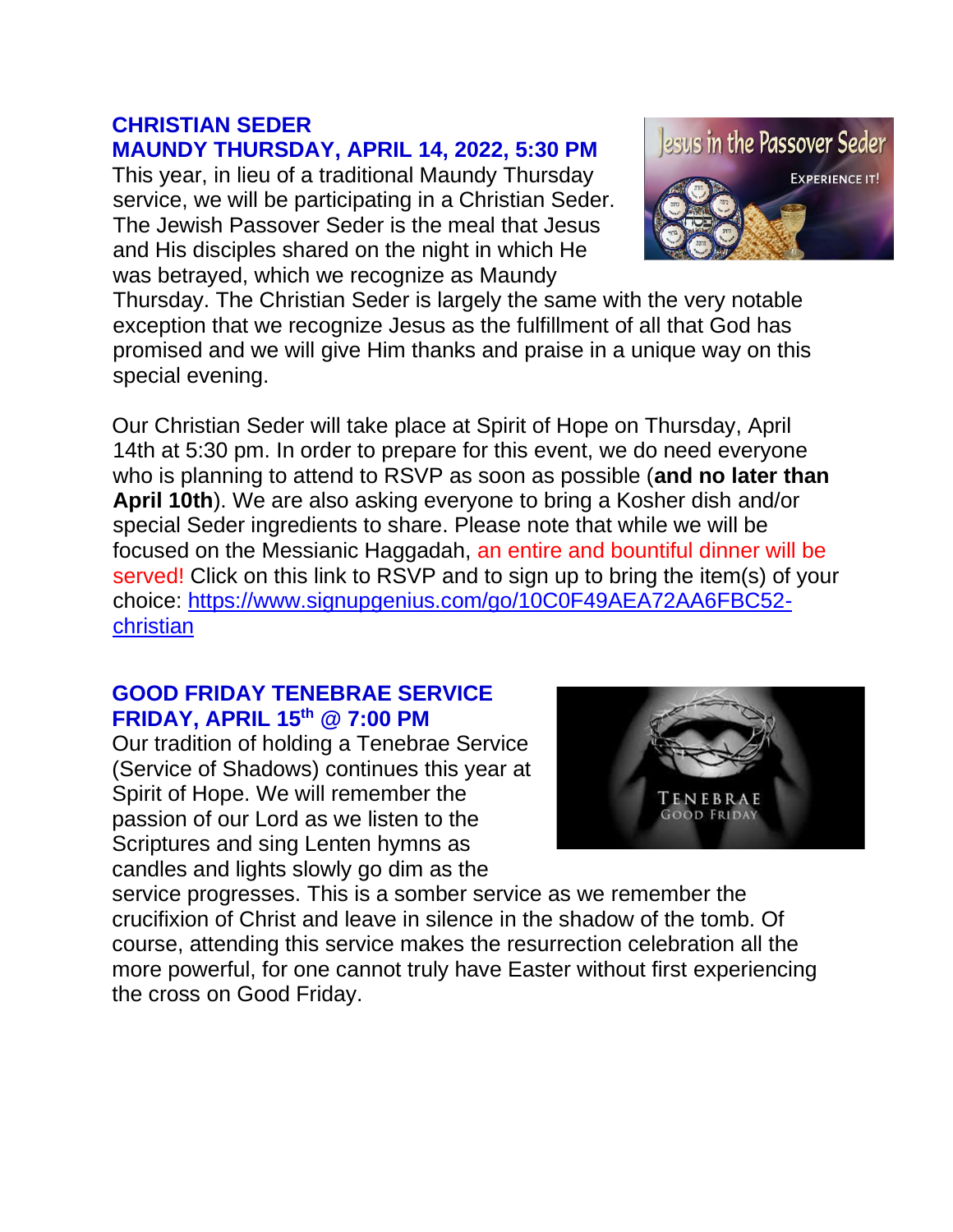# **EASTER WORSHIP AT SPIRIT OF HOPE SUNDAY, APRIL 17 th @ 9:30 AM**

Invite your family, friends, and neighbors to join us for a traditional resurrection celebration at Spirit of Hope! Worship begins at 9:30 am. Flowers and plants are appreciated (you can take them home with you after worship!) to help make our altar and chancel beautiful! We will enjoy an extended



fellowship after worship. Please bring an Easter goodie to share (deviled eggs, fruit, breads, muffins, appetizers, etc.).



# **EASTER EGG HUNT! EASTER SUNDAY, APRIL 17th**

Children are invited to our annual Easter egg hunt after worship on Easter Sunday. Be sure to bring an Easter basket or bag to collect your treats in!

# **SPRING HAS SPRUNG…AND SO HAVE THE WEEDS!**

If you have a few minutes that you can spare, your help with pulling weeds would be greatly appreciated. It would be nice to have the first round of spring weeds gone prior to Easter so that our grounds are welcoming and in tip-top shape. Come morning, noon, or night – any time your schedule allows and help for whatever time you have. Thank you and God bless you!

#### **NEW MEMBER CLASS SUNDAY, April 24th @ 12:00 PM**

Are you interested in learning more about Spirit of Hope? Would you like to join Spirit of Hope? Pastor Wendy is having a new members class on Sunday, April 24<sup>th</sup> after Sunday School. Lunch will be provided! Come learn about our history, our



core beliefs and values, and enjoy great conversation! You will receive a copy of our constitution and bylaws and will also have the opportunity to fill out new member paperwork (should you be interested in doing so). We would love to welcome you to the Spirit of Hope family! Please RSVP with Pastor Wendy by Wednesday, April 20<sup>th</sup>.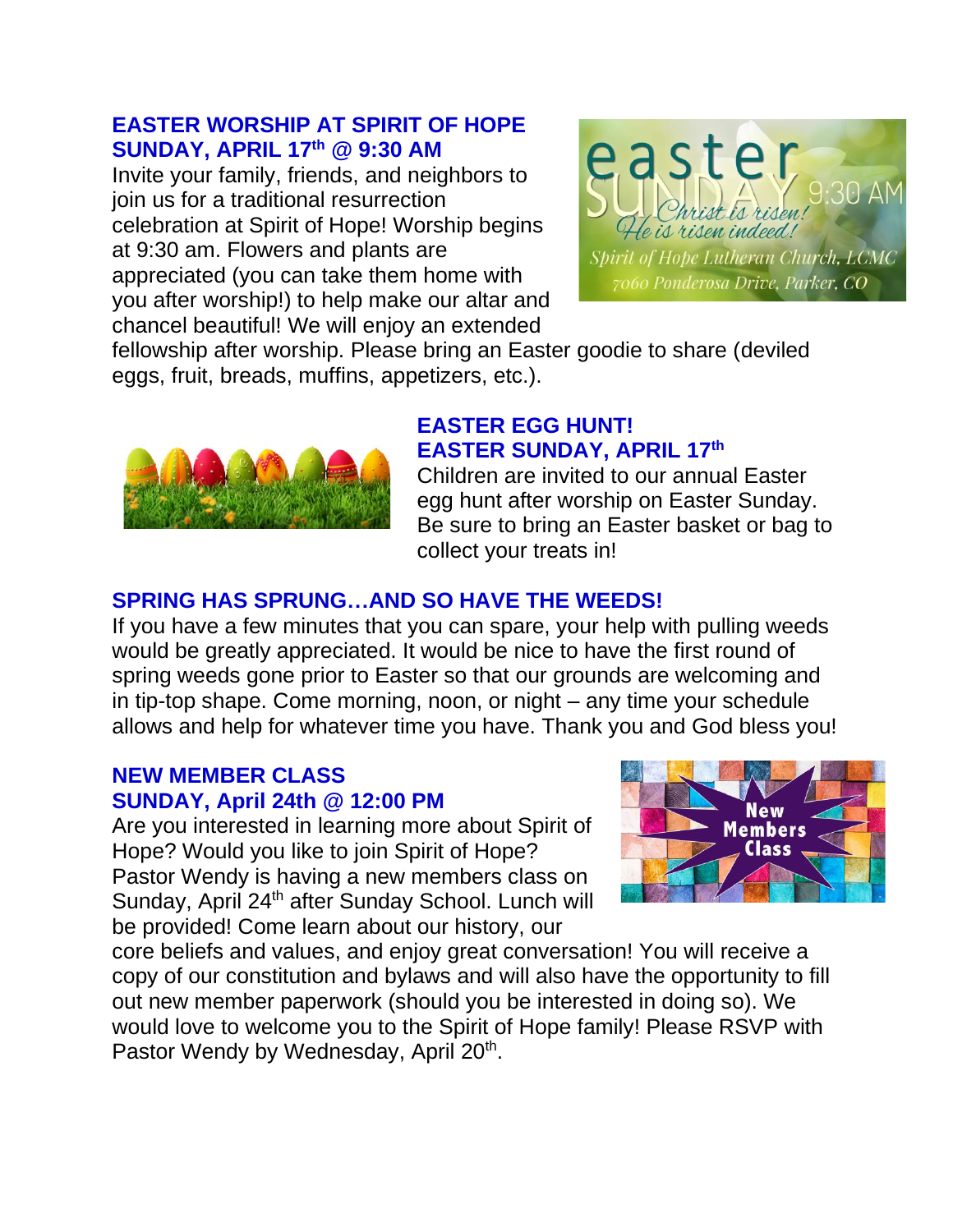![](_page_3_Picture_0.jpeg)

### **SUNDAY, MAY 1ST @ 5:00 PM A VISIT FROM SIIMON HAAMER TARTU ACADEMY OF THEOLOGY AND HOME OF HOPE**

Siimon Haamer, from the Tartu Academy of Theology/Home of Hope in Estonia is coming to Spirit of Hope! He will be talking to us about the work our mission partner is doing, especially in

light of the situation in Ukraine and eastern Europe. We will have a potluck dinner. RSVPs are not required, but we would like everyone to bring a dish to share, especially as we will be inviting church leaders from neighboring congregations to join us as our guests so that they can learn more about and potentially support the important work our mission partner is doing. This is a wonderful opportunity to learn about and give some much-needed encouragement to one of our international mission partners!

# **SUNDAY, MAY 15th SPIRIT OF HOPE'S 12th BIRTHDAY!**

Spirit of Hope was founded on May 16, 2010. We will be celebrating our  $12<sup>th</sup>$  birthday on Sunday, May  $15<sup>th</sup>$  after worship. Details coming soon!

#### **NEW DIRECTORIES ARE ALMOST HERE!**

**Our new church directories are being sent to the printer this week and should be available soon! We are looking forward to this second edition of our directory. A very special thank you to Renee Nefe who did the bulk of the work taking photos, gathering information, designing the directory and working with the** 

![](_page_3_Picture_8.jpeg)

**printer. Thank you also to Rachel West for helping to take photos!**

![](_page_3_Picture_10.jpeg)

![](_page_3_Picture_11.jpeg)

rightnow MEDIA FREE GIFT OR SPIRIT OF HOPE'S **FAMILY & FRIENDS** 

#### **RIGHTNOW MEDIA INVITATION**

Spirit of Hope has purchased a subscription to RightNow Media so that you, your loved ones, and friends may have free access to thousands of videos (even kids' videos!) to support you in your walk with the Lord. Just click here for free access!

<https://app.rightnowmedia.org/join/SOH>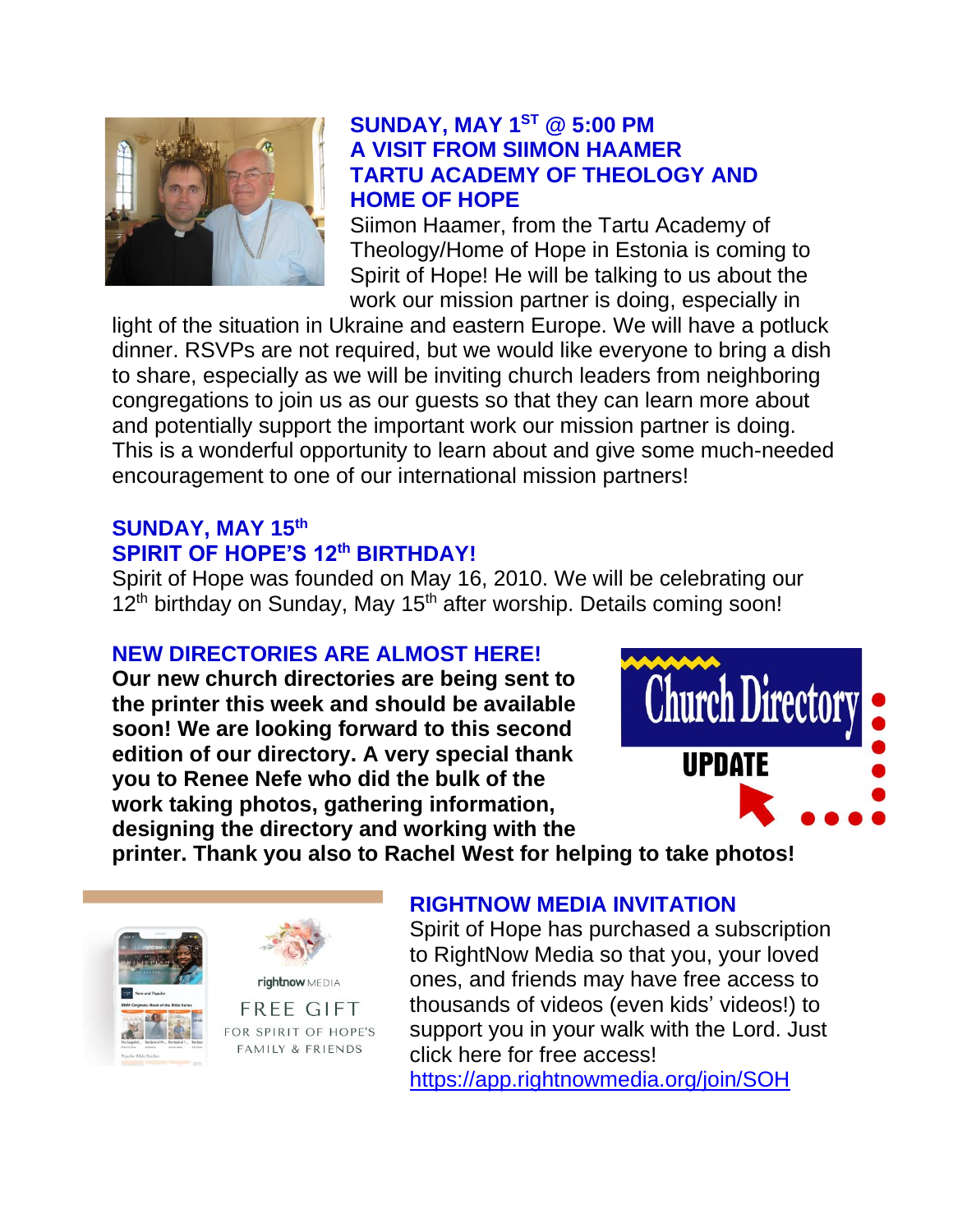## **COMING UP AT SPIRIT OF HOPE**

![](_page_4_Picture_1.jpeg)

**Thursday, April 7th**

#### **Wednesday, April 6th**

7:00 am Men's Prayer Breakfast 6:00 pm Soup Supper 7:00 pm Worship 8:00 pm Easter Choir

9:00 am Zumba Gold **Friday, April 8 th** 9:00 – 11:00 am Coffee with the Pastor at Fika on Mainstreet **Sunday, April 10th PALM SUNDAY WORSHIP**  9:30 am – Worship; 11:00 am Sunday School **Tuesday, April 12th** 12:00 – 1:15 pm Digging Deeper Bible Study 2:00 – 4:30 pm Stephen Minister Training **Wednesday, April 13th** 7:00 pm Easter Choir **Thursday, April 14th** 9:00 am Zumba Gold 5:30 pm **MAUNDY THURSDAY**: CHRISTIAN SEDER SUPPER **Friday, April 15th GOOD FRIDAY WORSHIP** 7:00 pm Tenebrae Service **Sunday, April 17th EASTER SUNDAY: WORSHIP @ 9:30 am**

#### **ZUMBA GOLD HAS MOVED TO THURSDAY MORNINGS!**

Zumba Gold now happens on Thursday mornings at 9:00 am in the fellowship hallCome and join us for a fun and upbeat time that will help us both in body and spirit! The entire class is adaptable which means you can make any modifications necessary…including doing it sitting down! We don't do any jumping –

![](_page_4_Picture_7.jpeg)

everything is low-impact. Classes are \$3 a session. Each participant will sign a release waiver prior to participating. Thank you to Tanya Diederich, Certified Zumba Gold Instructor, for leading this class.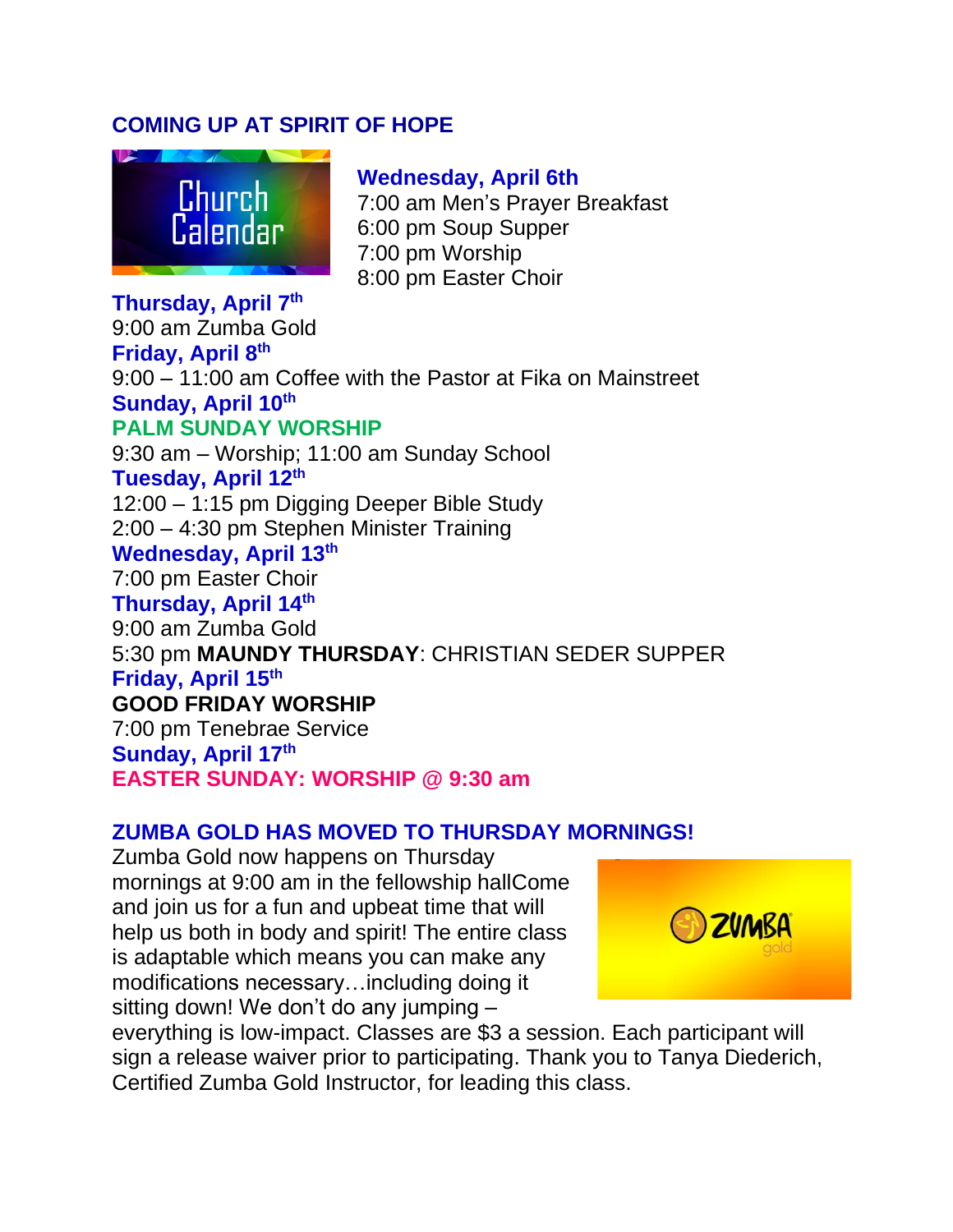![](_page_5_Picture_0.jpeg)

*"One of You Will Betray Me" (John 13:21)*

*I am reading through a devotional book this year called "To Live with Christ" by Bo Giertz (English translation by Bror* 

*Erickson, published by Concordia Publishing House in 2008). Pastor Giertz was a Lutheran Bishop of the Lutheran Church in Sweden and I have become a fan of his work. I would like to share the devotional I read this morning with you as it is most appropriate as we prepare to enter Holy Week.*

"One of You will Betray Me" (John 13:21).

"How was it possible? One of those the Lord had chosen? One who had walked with Him and seen His divinity and power with his own eyes? If this could happen, then anything could happen to any one of them.

"The disciples understood this. They didn't profess their innocence. They knew that if their Master said it, it was so. They were confronted with the unfathomable mystery of evil. No one could be sure of himself in this case. Everyone had to stand the test. They were willing to do it. They began taking turns asking: 'Lord, is it I' (Matthew 26:22).

"This is the first question a disciple asks when he hears talk of betrayal, even in the inner circle. He asks his Master this question. He knows that only one thing is certain – the only one way to salvation is to hold on firmly to the Lord.

"But Peter wanted to know more. He whispered to John, who was closest to Jesus at the table. Then Jesus did something even more profound. He broke a piece of the soft unleavened bread and folded it, as was the custom, and dipped it into a pot to pick up a piece of meat. Then He held it out to Judas. It was a sign of respect. The host would do this when he wanted to honor a guest. Judas must have understood the meaning of this. Jesus was offering him forgiveness, friendship, and fellowship. Everything would be as it was before. But Judas decided to go his own evil way. He took the bread, but he didn't take the outstretched hand. Judas looked away from Jesus and rejected His last offer of forgiveness and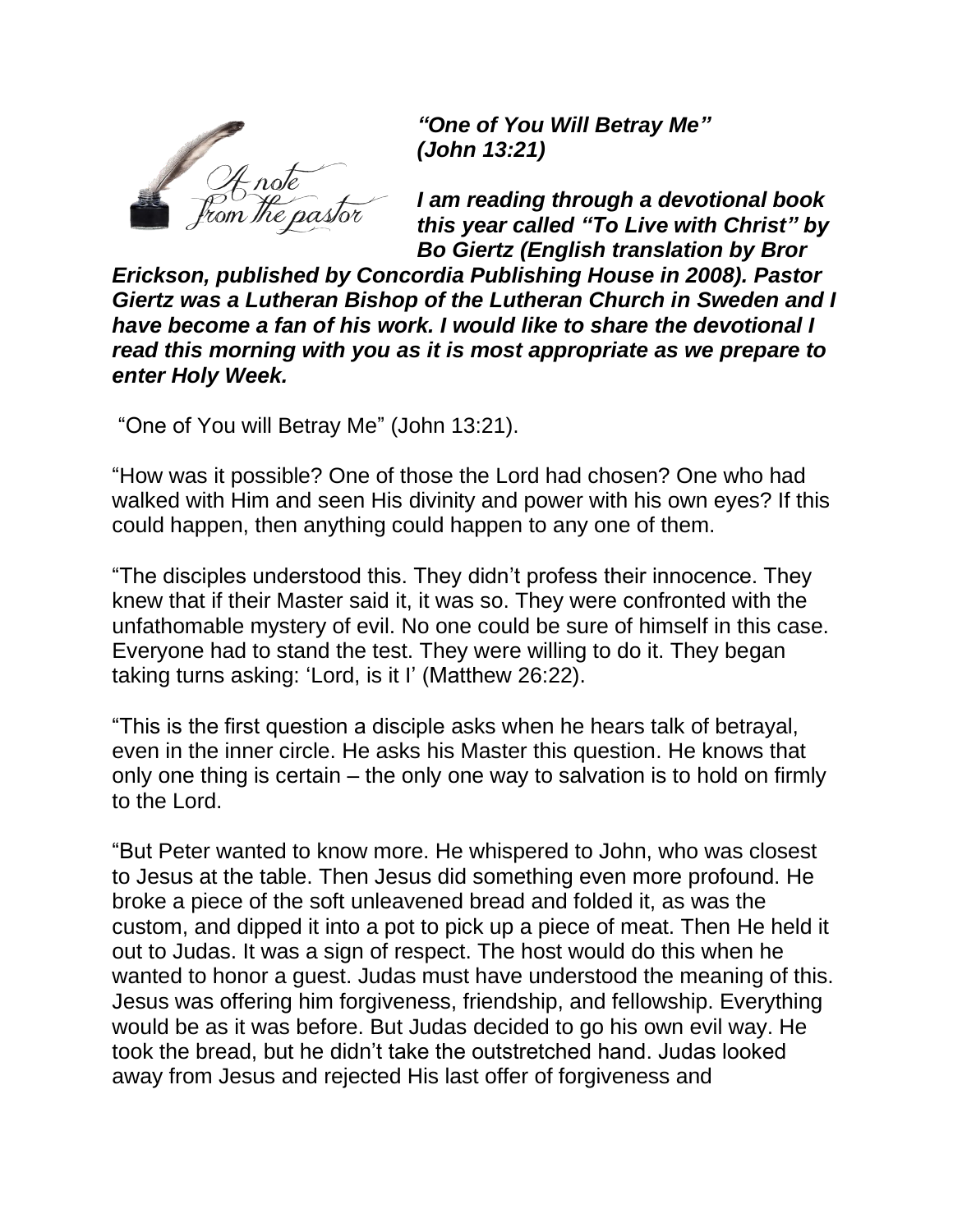reconciliation. John says that Satan entered Judas in that moment. Judas forfeited his last opportunity for reconciliation. Jesus knew this, but didn't draw attention to it. He said only, 'What you are going to do, do quickly' (John 13:27). He said it so naturally that the others thought He has just asked Judas to buy something for the festival or to give something to the poor from their little community purse.

"So, Judas left. The door opened for just a moment. 'And it was night,' John says (13:30). He is alluding to something more. Judas went out into the darkness, the outermost darkness that is eternally separated from God. "This can happen even to those who are very close to Jesus. They can turn down His last offer. They can harden their hearts to His final attempt to win back what is about to be lost.

"This event teaches us what it means to receive Holy Communion in an unworthy manner. The Bible doesn't speak about worthy and unworthy communicants. None of us is worthy enough to receive Christ and His gifts, but we can receive them in an unworthy manner. That means to do what Judas did: to sit with Him at His Table with a firm conviction in your heart not to obey Him, to go your own way – at least on some particular point. That's when a person goes to Communion in unbelief and defiance or possibly in total indifference. To receive it in the right way means doing what the other disciples did. They wanted to follow Jesus. They trusted Him. There was a lot they didn't understand, but they knew the truth was in Him. They had their share of infidelities. They would fail in all their good intentions that very same evening. But they knew He was right, and they could go to Him for help. Christ instituted His Supper for people like them."

*So, my prayer for all of us here at Spirit of Hope is that we would put our trust and faith in our Lord Jesus. When we mess things up, and we will not only do this, but we will do this frequently, I pray we will each turn to Christ alone for help. Others may judge us, but He will forgive us. I pray that you will hear his voice calling to you, urging you, to place your life, including all that you are and all that you have, into His nail-scarred hands knowing that He will lead you and guide you into the beautiful future He has prepared for you.*

*Your Sister in Christ, Pastor Wendy*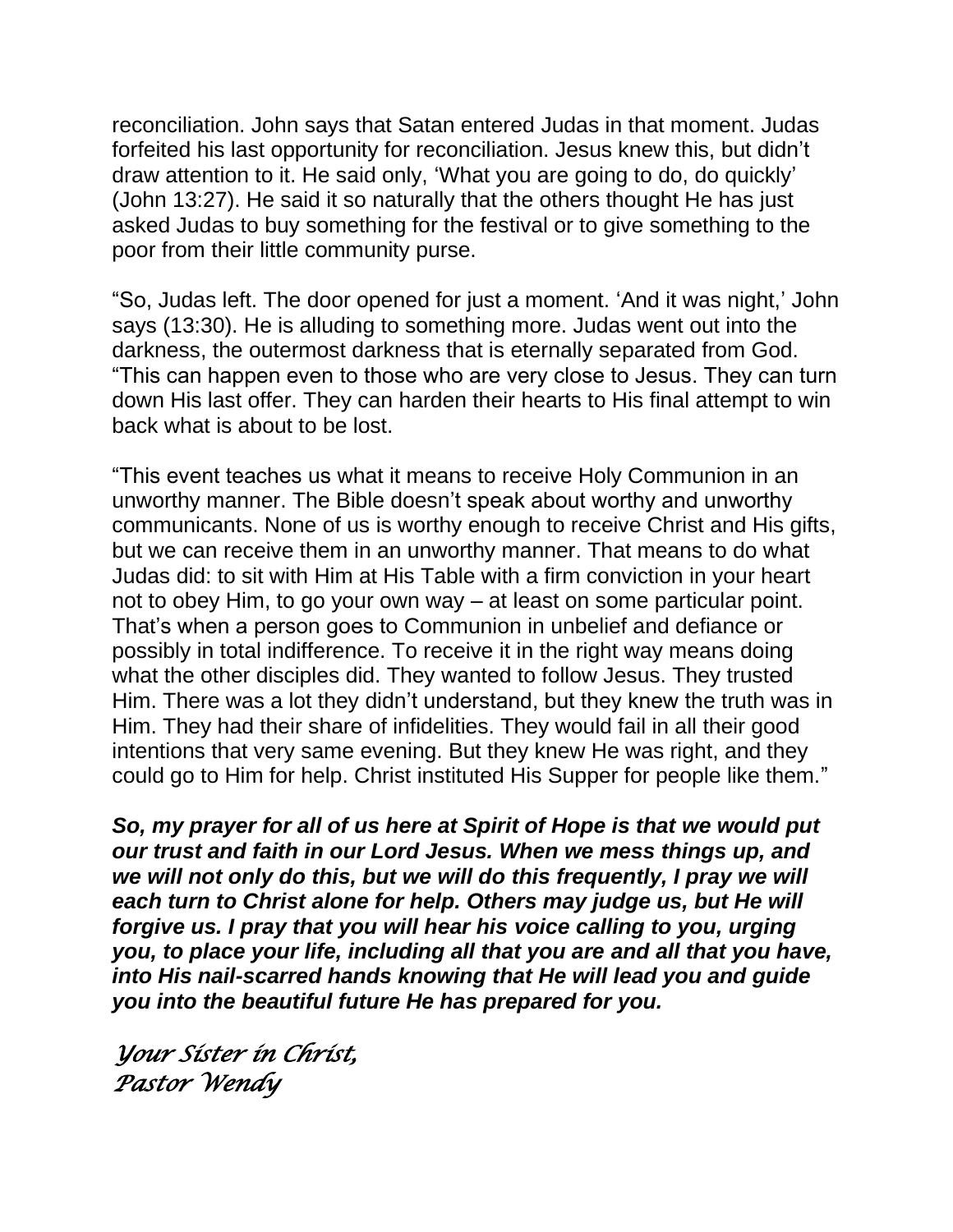# **A COURSE ON LAY PREACHING**

Are you interested in preaching the occasional sermon? Does the idea intrigue you? Perhaps you'd be willing to help on occasion (like when Pastor Wendy is on vacation) but don't really know where to start? Pastor Wendy is developing a lay preaching

![](_page_7_Picture_2.jpeg)

class designed to help you serve the church in this unique way.

This lay preaching class will walk you through the basics of how to craft a faithful sermon, including how to identify both law and gospel in each passage, how to interpret Scripture according to Lutheran orthodoxy, and tips for public proclamation. To prepare for this course, participants will read a book about lay preaching. Then, over several sessions, participants will have the opportunity to practice interpretation, writing and preaching with Pastor Wendy and/or other participants.

The course will be designed to work with participants' schedules. If you would enjoy learning some preaching basics (which include skills that will help you become more comfortable in your everyday witness), or if you are willing to let God lead you outside of your comfort zone so that you can provide pulpit supply on occasion at Spirit of Hope, please contact Pastor Wendy. If there is interest, there may also be opportunities to preach for small groups in a local assisted living facility…bringing the gospel to those who have a difficult time getting to a church.

![](_page_7_Picture_6.jpeg)

# **BIBLE STUDY OPPORTUNITIES SUNDAYS @ 11:00 AM REFLECTIONS ON THE LORD'S PRAYER**

This study appropriate for anyone who simply wants to spend time going deeper into this special prayer that was given to us by our Lord Jesus himself. Join Ken Curtis, via RightNow Media, on this journey into the world of The

Lord's Prayer *from original locations in Israel* that were important in the life of Jesus. *The Lord's Prayer is not just a way of praying. It's a way*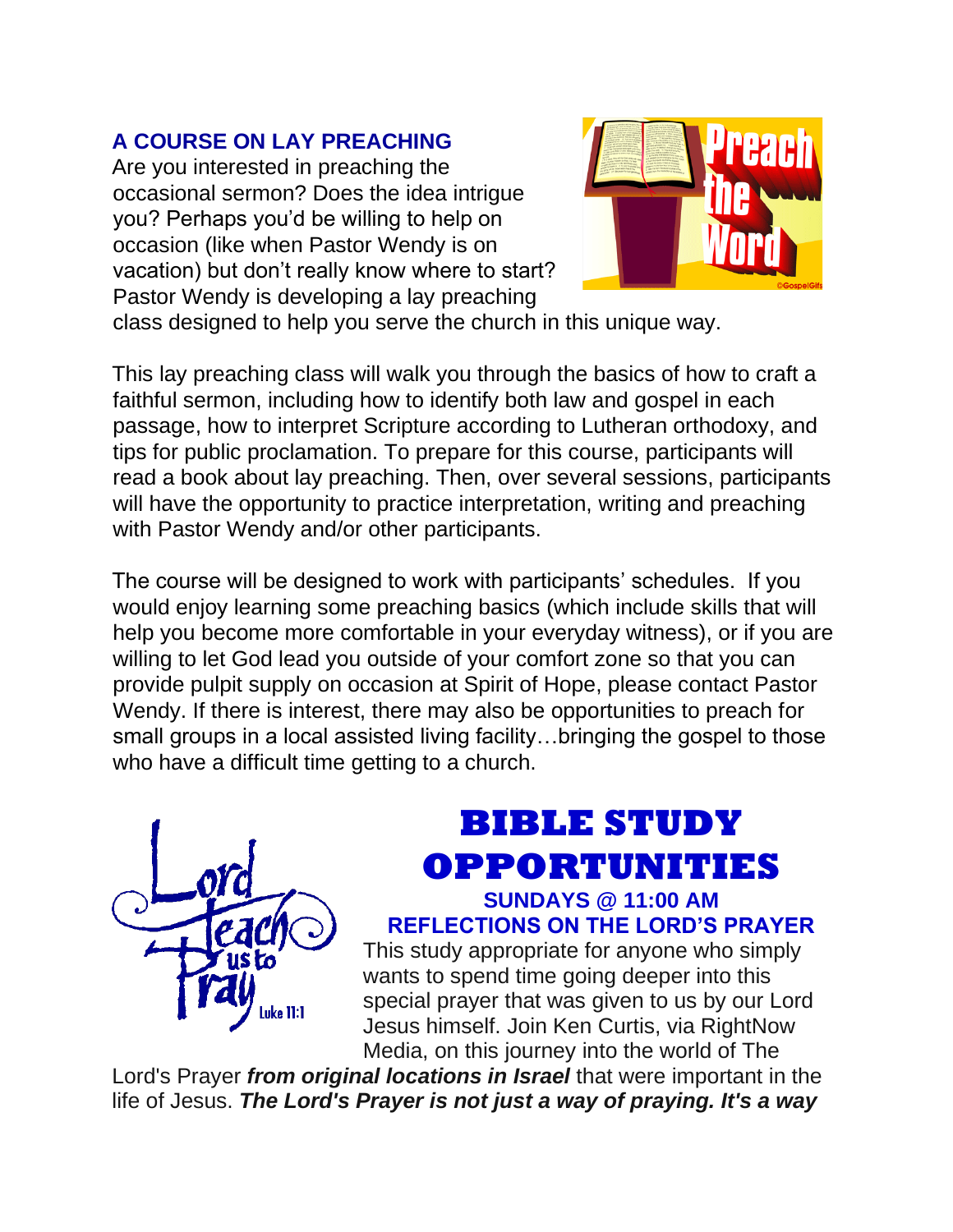*of "seeing."* When the prayer is grasped and uttered from the heart, it can -- and will --change us. We realize how we are not alone, no matter how difficult or seemingly hopeless our situation. Even in our pain, there can come a joy and a feeling of rightness about our world. Our own Ken Carpenter will lead this study and will include notes of his own and writings from Martin Luther at various points throughout the course.

## **SUNDAYS @ 11:00 AM: CHILDREN'S SUNDAY SCHOOL**

Elementary aged students have their own Sunday School class where they learn more about the sermon pericope of the day in fun and creative ways! If the sermon topic is not youth-friendly, the kids will learn about worship elements and/or topics such as prayer, service, how to study God's Word, etc. (and all at age-appropriate levels!).

#### **DIGGING DEEPER WITH PASTOR WENDY THE GOSPEL OF JOHN TUESDAYS 12:00 – 1:15 pm**

Join Pastor Wendy as we dig deeper into the Gospel of John. You are welcome to bring a lunch! No homework and no prep.

![](_page_8_Picture_5.jpeg)

![](_page_8_Picture_6.jpeg)

## **WEDNESDAY NIGHT BIBLE STUDY: THE GREAT DIVORCE** *RESUMING APRIL 20th @ 7:00 PM!*

Our study on The Great Divorce by C.S. Lewis will resume on Wednesday, April 20<sup>th</sup>

(right after Easter!). If you weren't able to join us prior to Lent, come and join us now! Each chapter is essentially a stand-alone unit filled with the issues we often have in both giving and receiving God's grace. Lewis' allegory describes a fictional trip between "the outskirts of hell" and the "outskirts of heaven". The characters are fascinating…as are the issues that keep so many of them from the free and ample invitation to join God in his heavenly kingdom. We listen to each chapter together as a class before discussing what both the book and God's Word has to say on each topic. Come and join us!

# **CONFIRMATION RESUMES ON WEDNESDAY, APRIL 20th**

Junior high school students will resume meeting for confirmation classes on Wednesday, April 20<sup>th</sup> @4:30 pm. We will spend the next five weeks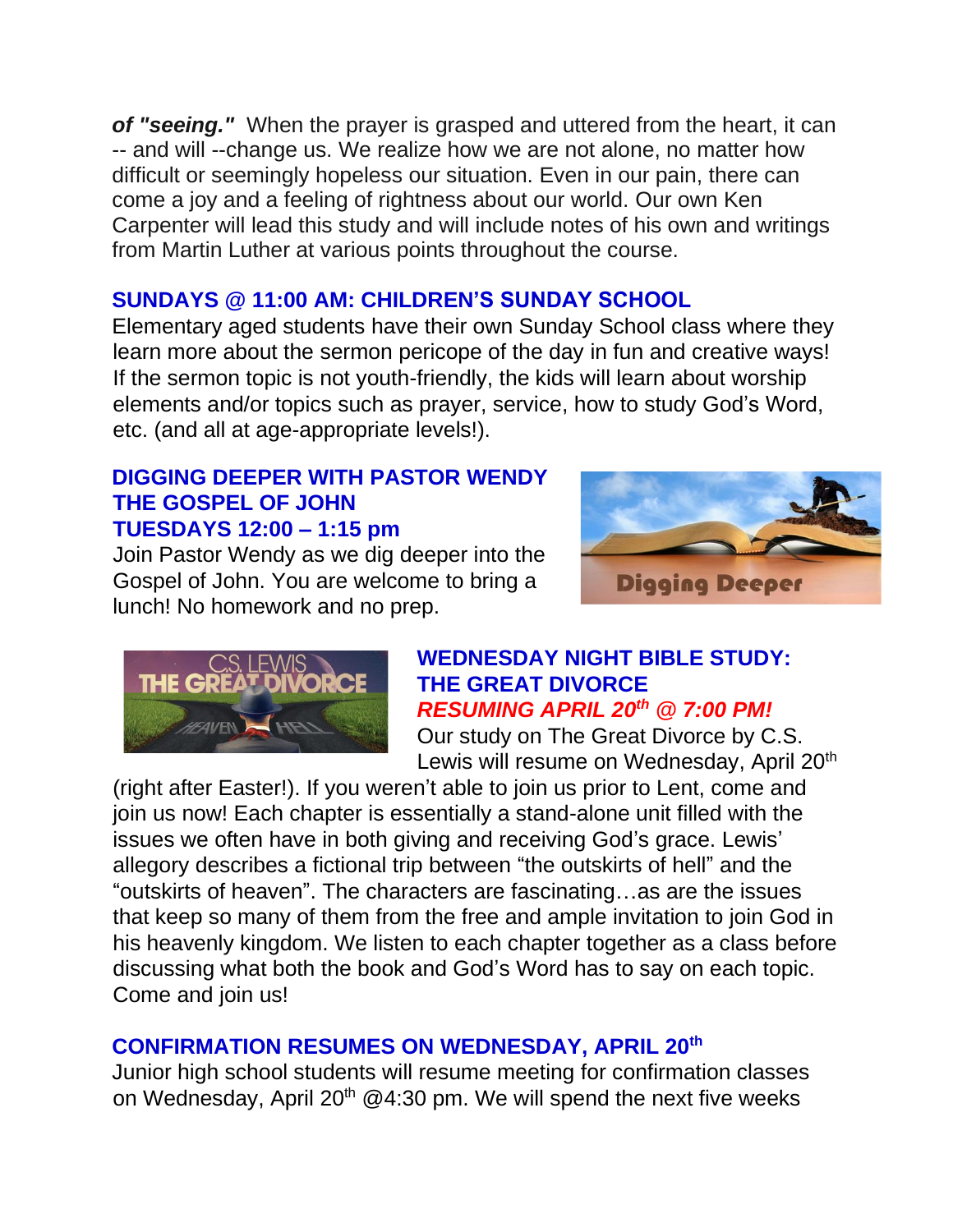finishing our series on the Lord's Prayer before taking a break for the summer.

![](_page_9_Picture_1.jpeg)

#### **PASTOR WENDY'S SABBATH DAY**

Mondays are Pastor Wendy's Sabbath Day. She will usually try to begin her Sabbath time on Sunday evenings. In the case of a pastoral emergency during that time, please contact John Parsons, our Church President.

#### **LENT 2022 at SPIRIT OF HOPE**

**Wednesday, April 6th: Soup Supper @ 6:00 pm, Worship @ 7:00 Sunday, April 10th: PALM SUNDAY WORSHIP @ 9:30 am Thursday, April 14th: MAUNDY THURSDAY SEDER @ 5:30 pm Friday, April 15th: GOOD FRIDAY TENEBRAE @ 7:00 PM Sunday, April 17th: RESURRECTION CELEBRATION 9:30 am**

#### **APRIL BIRTHDAYS AND ANNIVERSARIES**

![](_page_9_Picture_8.jpeg)

#### **April Birthdays**

- 4/3 Tracey Ramirez
- 4/6 Madden Howland
- 4/6 Marie Winkelman
- 4/8 Wendy West
- 4/11 Douglas Kleven
- 4/13 Brenda Reinicke
- 4/15 Chrissy Nefe
- 4/17 Julie Case
- 4/21 Bill Byers

**April Anniversaries** 4/20 Harry and Lucette Kottcamp

![](_page_9_Picture_20.jpeg)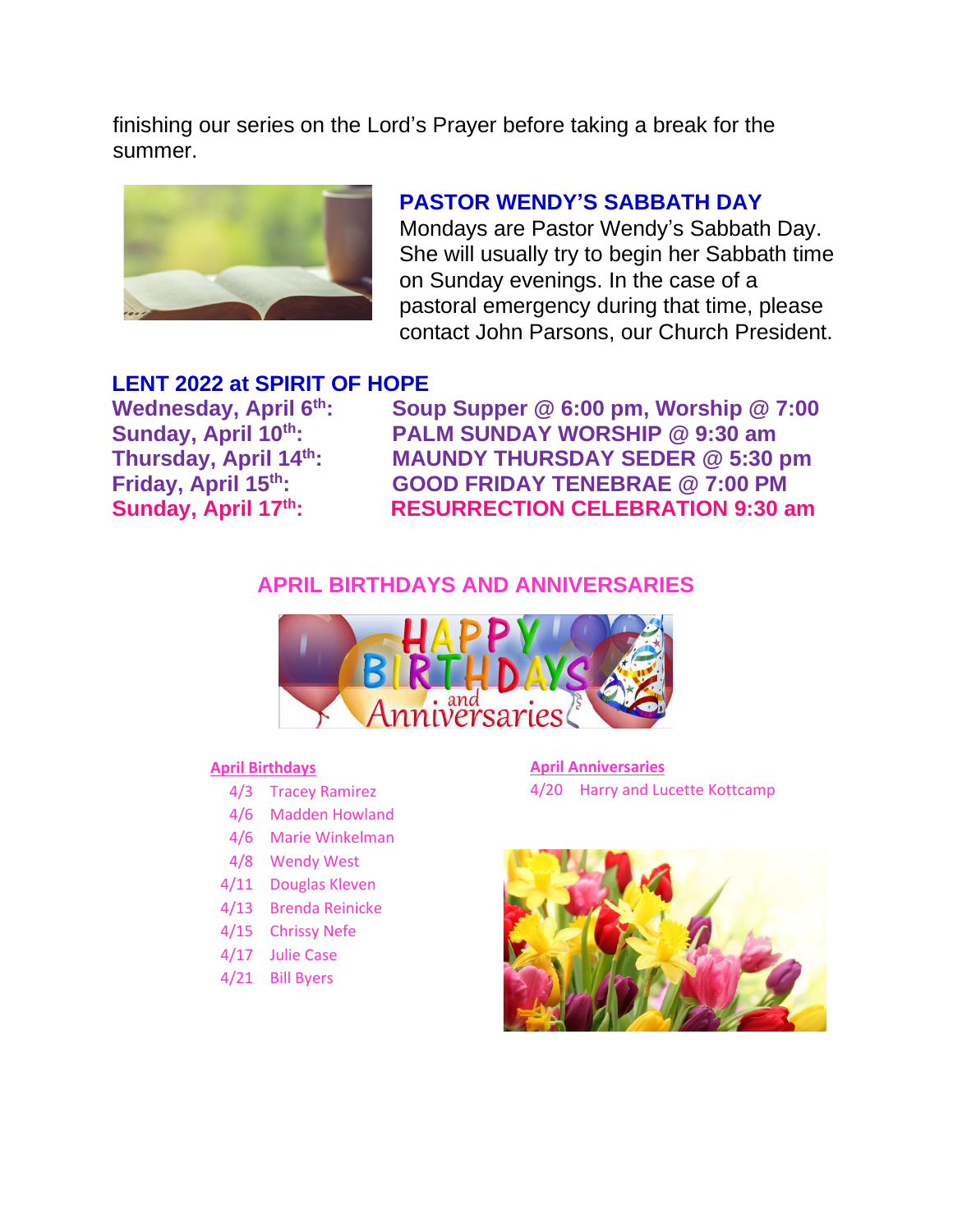![](_page_10_Picture_0.jpeg)

**Prayer Requests** - If you have a prayer request for the prayer team, please contact Pastor Wendy @ 303-841-3553 or wendy.poch@spiritofhopelcmc.org *Jesus said; "Come to me, all of you who are weary and carry heavy burdens, and I will give you rest."*

![](_page_10_Picture_2.jpeg)

### **A PRAYER FOR THE WEEK By Pastor Wendy**

**Lord Jesus, we would like to think that we would be different than the crowd that shouted sweet hosannas and rejoiced in your presence only to shout out demands for you to be crucified only a few short** 

**days later. But if we think this, we are in denial. Lord, you know the deepest truths about us, truths we don't want to admit. And yet you seem to love us all the more deeply; so deeply, in fact, that you CHOSE to be nailed to the cross so that the depth of your love would be revealed to us, the infinite nature of your forgiveness would cleanse us, and so that eternal hope and joy could be forever ours. As we come into Holy Week, help us to shout those loud hosannas to you, our one and only true King. And when we stand at the foot of the cross on Good Friday, move our hearts to know the depth of your love as you gaze down upon us, your precious children. And when that blessed Easter morning arrives, let us rejoice with an exuberance that will awaken the world as we boldly proclaim, "I have seen the Lord!". We pray this in your name: Father, Son, and Holy Spirit, one God now and forever. Amen.**

**Please include the following people and situations in your prayers:**  For the Tartu Academy of Theology/Home of Hope and SONetwork as they serve Ukrainian refugees and share the love and comfort of the Gospel.